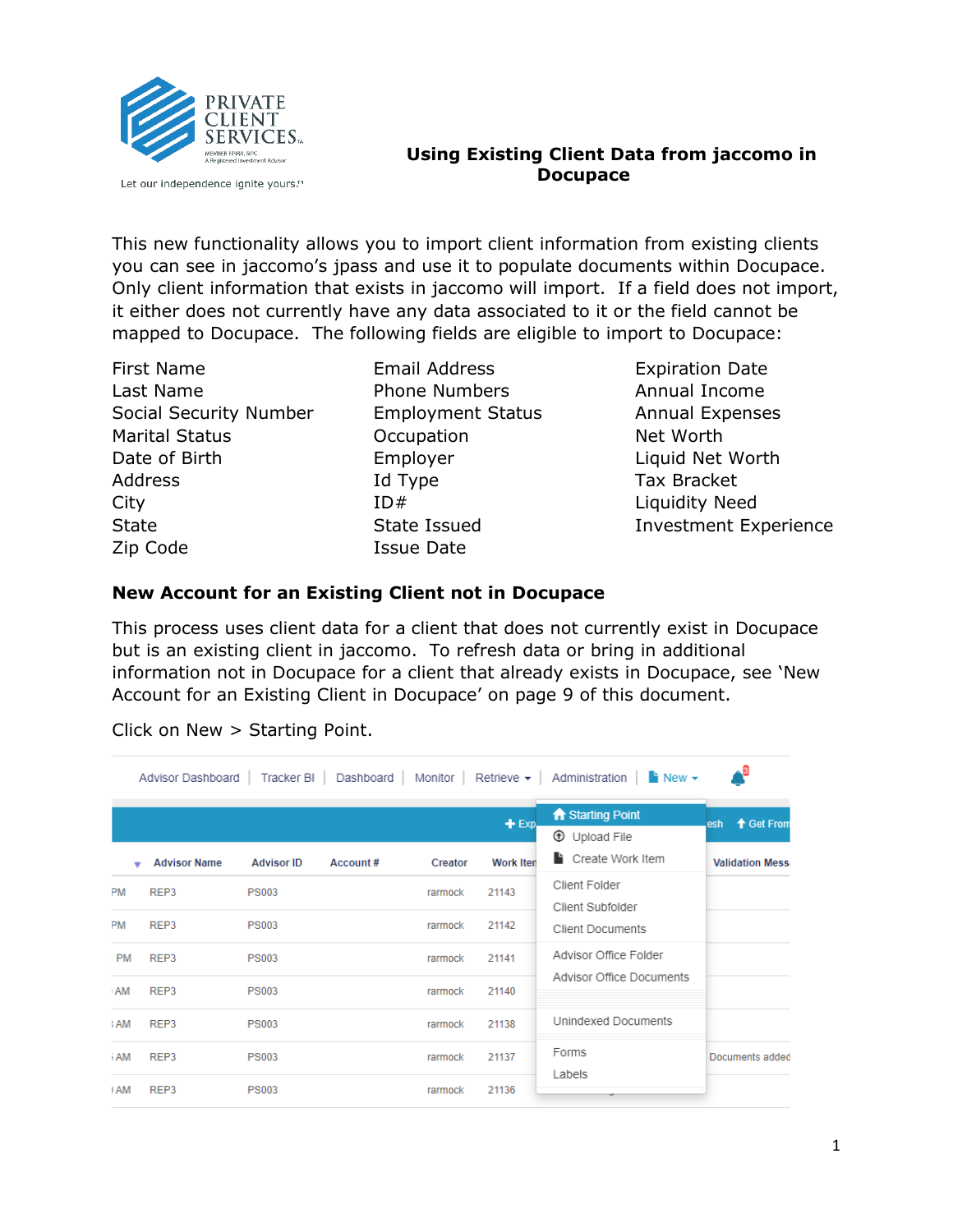# Select the rep code.

| Default         | $\checkmark$ | Click on a record below to select: |      |            |                  |                  |                   |                |                 | Show<br>15       | $\vee$ entries |
|-----------------|--------------|------------------------------------|------|------------|------------------|------------------|-------------------|----------------|-----------------|------------------|----------------|
| Clear           | C Refresh    |                                    |      |            |                  |                  |                   | Advisor        |                 |                  |                |
| <b>Rep Code</b> |              | <b>Rep Code</b>                    | NFS# | Pershing # | <b>Split Rep</b> | <b>Last Name</b> | <b>First Name</b> | <b>Rep SSN</b> | <b>OSJ Code</b> | <b>Rep Group</b> |                |
| ps003           | $is -$       | <b>PS003</b>                       |      |            |                  | REP3             | PS                | XXXXX3333      |                 |                  |                |
| NFS#            |              |                                    |      |            |                  |                  |                   |                |                 |                  |                |
| NFS#            |              |                                    |      |            |                  |                  |                   |                |                 |                  |                |
| Pershing #      |              |                                    |      |            |                  |                  |                   |                |                 |                  |                |
| Pershing #      |              |                                    |      |            |                  |                  |                   |                |                 |                  |                |

## Select the New Account tile.



## Select the New Client tile.

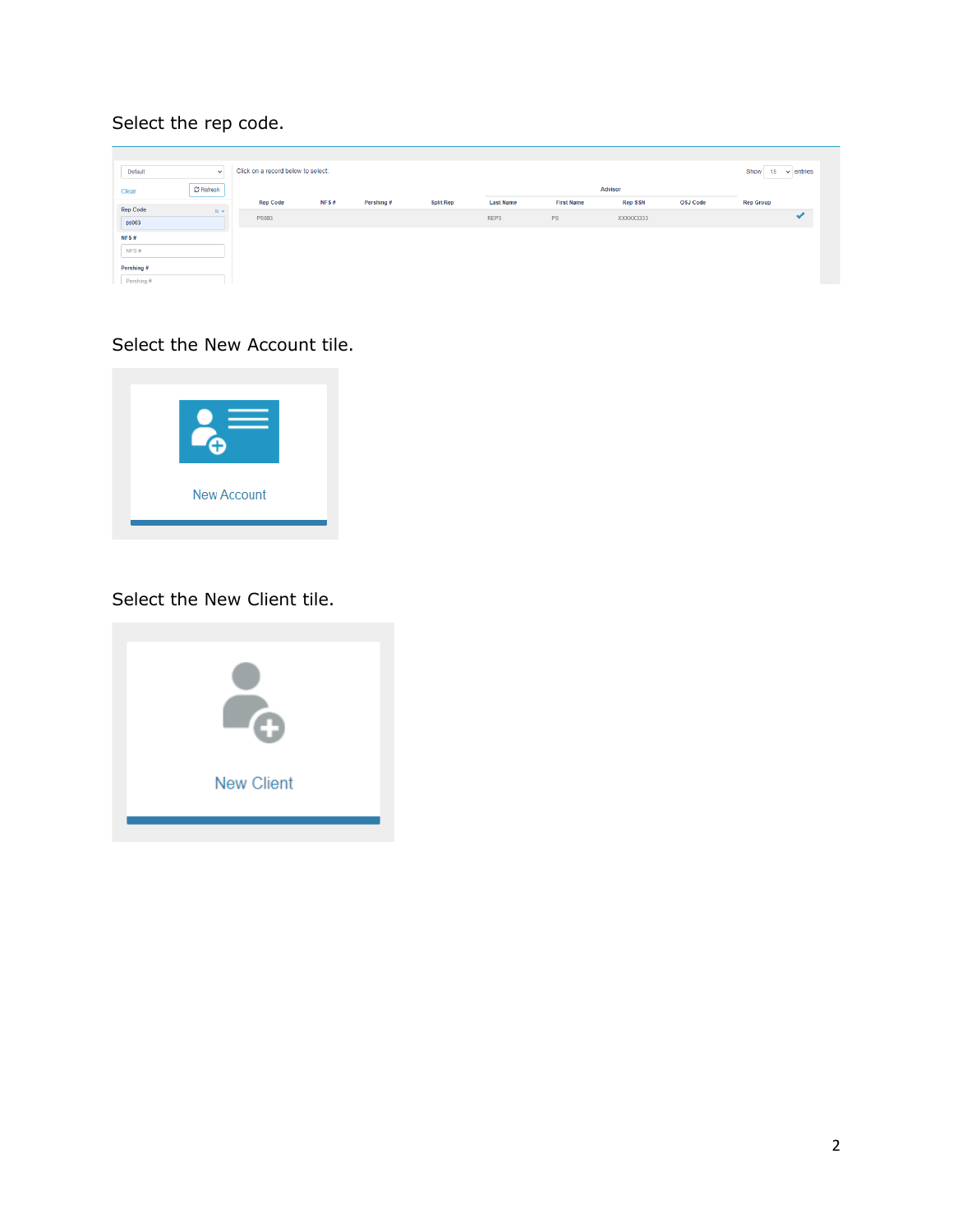| Rep <sup>*</sup> |                     | ັ                |                   |                        |                |              | + Add m Remove |
|------------------|---------------------|------------------|-------------------|------------------------|----------------|--------------|----------------|
|                  |                     |                  |                   | Advisor                |                |              |                |
| $\Box$           | <b>Rep Code</b>     | <b>Last Name</b> | <b>First Name</b> | <b>Rep SSN</b>         | OSJ Code       |              |                |
| $\Box$           | <b>PS003</b>        | REP3             | PS                | XXXXX3333              |                |              |                |
|                  |                     |                  |                   |                        | Showing 1 to 1 | Previous     | Next           |
|                  |                     |                  |                   |                        |                |              |                |
|                  |                     |                  |                   |                        |                |              |                |
| <b>Details</b>   |                     |                  |                   |                        |                |              |                |
|                  | Client Type *       | Person           |                   |                        |                |              |                |
|                  | Client Status *     | Active           |                   | <b>Business Type *</b> | <b>BD/RIA</b>  | $\;$         |                |
|                  |                     |                  |                   |                        |                |              |                |
|                  | <b>First Name</b>   | Primary          |                   | <b>Middle Name</b>     |                |              |                |
|                  | <b>Last Name</b>    | Client           |                   | <b>Suffix</b>          |                |              |                |
|                  | <b>Company Name</b> |                  |                   | Group                  |                |              |                |
|                  | <b>TIN/SSN</b>      | 111111212        |                   | Gender                 | Gender         | $\mathbf{v}$ |                |
|                  |                     |                  |                   |                        |                |              |                |

#### Enter the existing client's First Name, Last Name and SSN.

Click Save.

### Select the appropriate Sponsor tile.

 $\pm$  Save



### Select the State or click No State Required.

# State  $\overline{\mathbf v}$ No State Required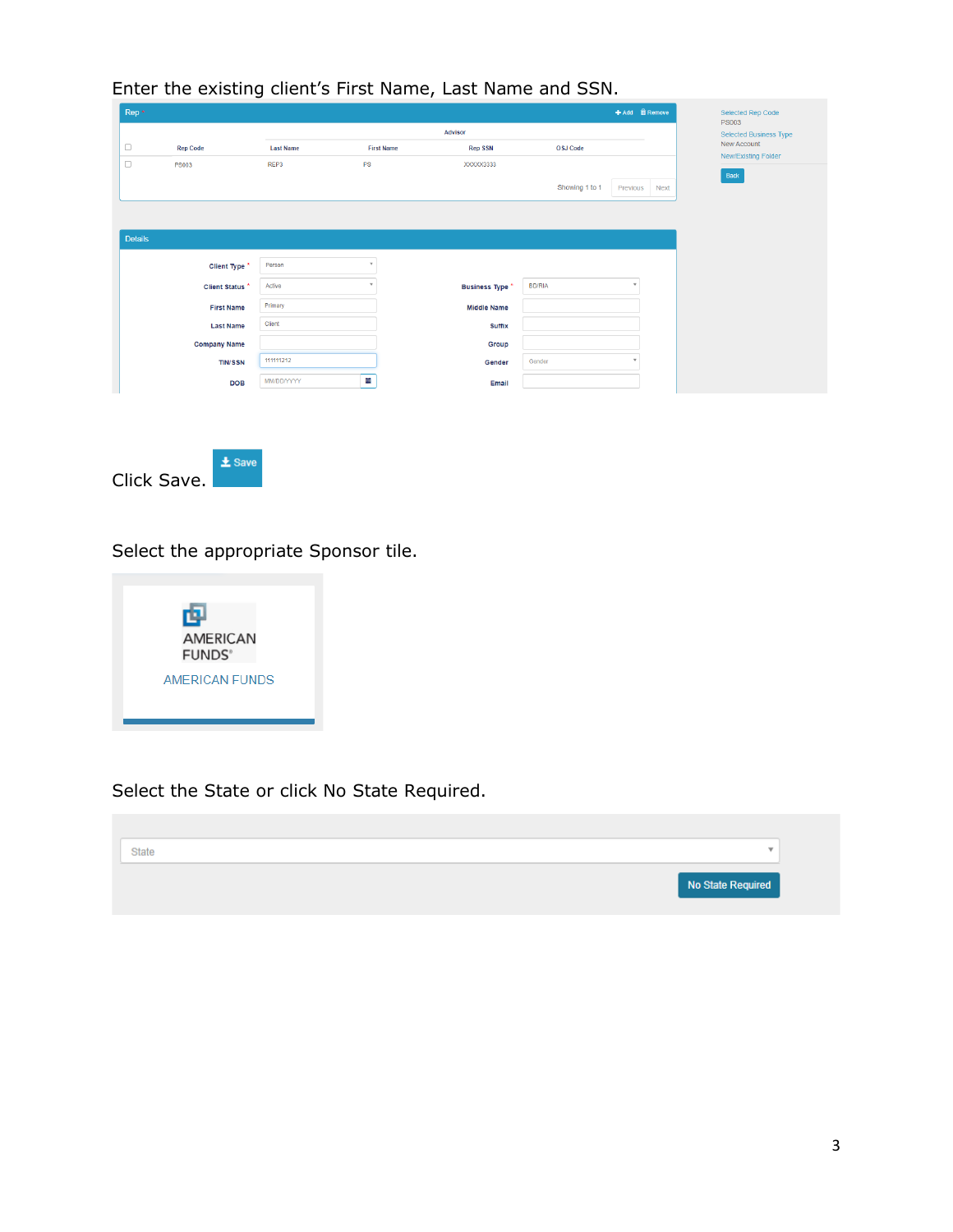Select the Product Type.

| Product Type                |  |
|-----------------------------|--|
|                             |  |
| Annuity - Fixed             |  |
| Annuity - Variable          |  |
| Brokerage - Advisory        |  |
| Brokerage - Retail          |  |
| Direct - Advisory           |  |
| Direct - AltInvest          |  |
| <b>Direct - Mutual Fund</b> |  |
| Insurance - Fixed           |  |
| $\ddot{\phantom{1}}$<br>.   |  |

# Select the Registration Type.

| <b>Registration Type</b>                                                 |   | $\overline{\mathbf{v}}$ |
|--------------------------------------------------------------------------|---|-------------------------|
| ind                                                                      | Q |                         |
| $-$<br>Individual 401(k) - Omnibus                                       |   |                         |
| Individual 401(k) - Participant                                          |   |                         |
| Individual 401(k) - Roth Omnibus<br>Individual 401(k) - Roth Participant |   |                         |
| <b>Individual</b>                                                        |   |                         |
| Roth IRA - Inherited Individual                                          |   |                         |
| Simple IRA - Inherited Individual                                        |   |                         |
| Transfer on Death - Individual                                           |   |                         |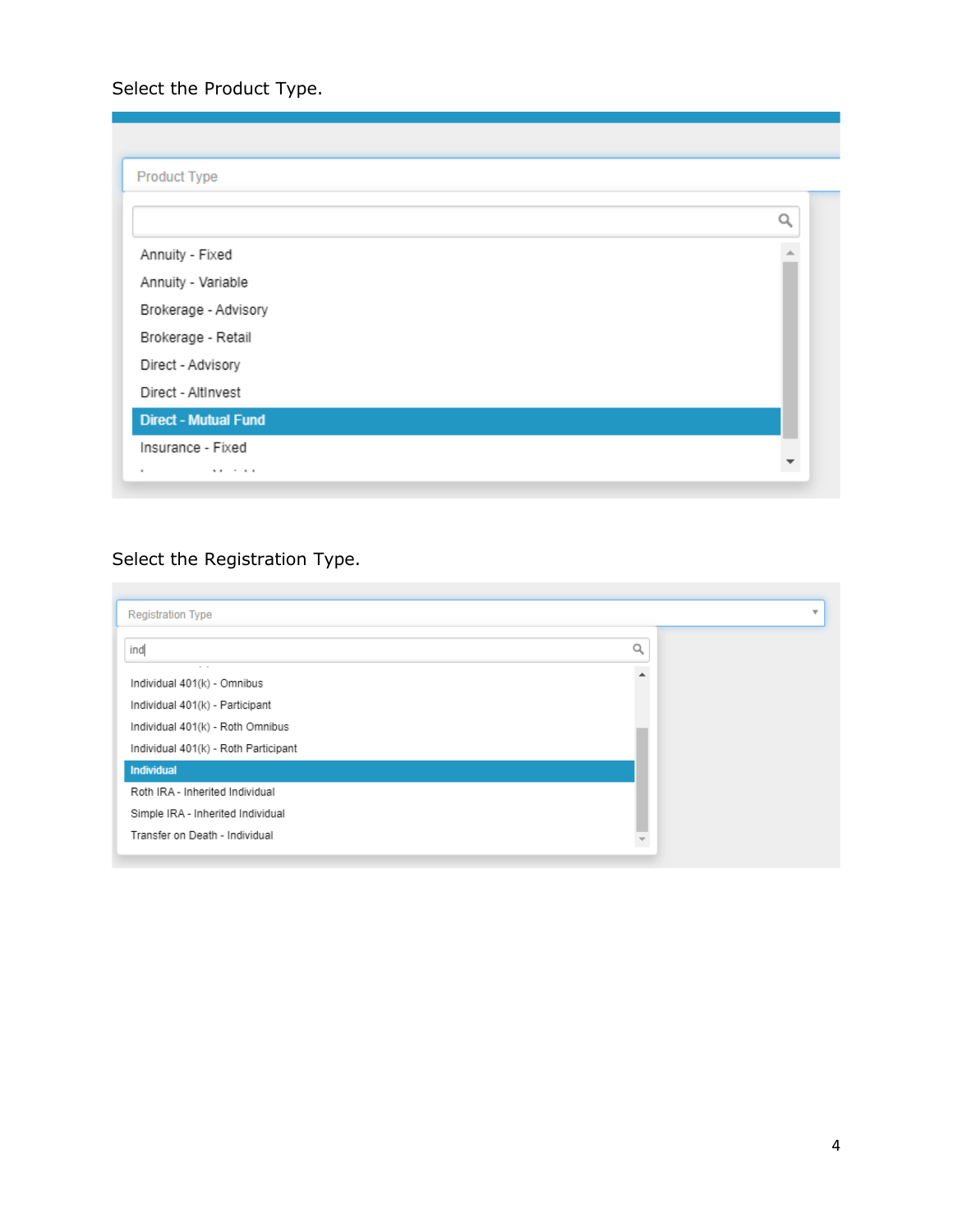Click Create Work Item.

| <b>Selected folders</b> |                  |                     |                   |                 |                          |                                   |                        |                         |                      |                  |                    |                      |                         |       |
|-------------------------|------------------|---------------------|-------------------|-----------------|--------------------------|-----------------------------------|------------------------|-------------------------|----------------------|------------------|--------------------|----------------------|-------------------------|-------|
|                         |                  |                     |                   |                 |                          | Rep                               |                        |                         |                      |                  |                    |                      |                         |       |
| <b>First Name</b>       | <b>Last Name</b> | <b>Company Name</b> | <b>SSN Masked</b> | <b>Rep Code</b> | <b>Advisor Last Name</b> | <b>Advisor First Name</b>         | <b>Advisor Rep SSN</b> | <b>Advisor OSJ Code</b> | <b>Business Type</b> | <b>Last Note</b> | <b>Client Type</b> | <b>Client Status</b> | User                    | Group |
| <b>STEVE</b>            | <b>CLIENT</b>    |                     |                   | <b>PS003</b>    | REP3                     | PS                                | XXXXX3333              |                         | <b>BD/RIA</b>        |                  | Person             | Active               |                         |       |
|                         |                  |                     |                   |                 |                          |                                   |                        |                         |                      |                  |                    |                      |                         |       |
| <b>Options Selected</b> |                  |                     |                   |                 |                          |                                   |                        |                         |                      |                  |                    |                      |                         |       |
|                         |                  |                     |                   |                 |                          | <b>Client information</b>         | <b>STEVE CLIENT</b>    |                         |                      |                  |                    |                      |                         |       |
|                         |                  |                     |                   |                 |                          | <b>Selected Rep Code</b>          | <b>PS003</b>           |                         |                      |                  |                    |                      |                         |       |
|                         |                  |                     |                   |                 |                          |                                   |                        |                         |                      |                  |                    |                      |                         |       |
|                         |                  |                     |                   |                 |                          | <b>Selected Business Type</b>     | <b>New Account</b>     |                         |                      |                  |                    |                      |                         |       |
|                         |                  |                     |                   |                 |                          | <b>Selected Sponsor/Custodian</b> | <b>AMERICAN FUNDS</b>  |                         |                      |                  |                    |                      |                         |       |
|                         |                  |                     |                   |                 |                          | <b>Selected Product Type</b>      | Direct - Mutual Fund   |                         |                      |                  |                    |                      |                         |       |
|                         |                  |                     |                   |                 |                          | <b>Selected Registration Type</b> | Individual             |                         |                      |                  |                    |                      |                         |       |
|                         |                  |                     |                   |                 |                          |                                   |                        |                         |                      |                  |                    |                      | <b>Create Work Item</b> |       |

In the Client Work Item header bar, click Get Jcore Data.

| <b>Client Work Item</b> | <b>E</b> WI Notes <b>L</b> Get Jcore Data |  |
|-------------------------|-------------------------------------------|--|
|                         |                                           |  |

If the client exists in jaccomo, the client will display in the Jcore pop-up box. Click Apply.

| <b>JCore</b> |                                        |                    |                  |          | Advisor I<br>Dachhoai | rя            | Dash         | × |
|--------------|----------------------------------------|--------------------|------------------|----------|-----------------------|---------------|--------------|---|
|              |                                        |                    |                  |          |                       |               |              |   |
| #            | <b>JCore Data</b><br><b>First Name</b> | <b>Middle Name</b> | <b>Last Name</b> | City     | PostalCode            | JCore ID      | Action       |   |
|              | Primary                                |                    | Client           | ANYWHERE | 123455555             | 530.253913150 | <b>Apply</b> |   |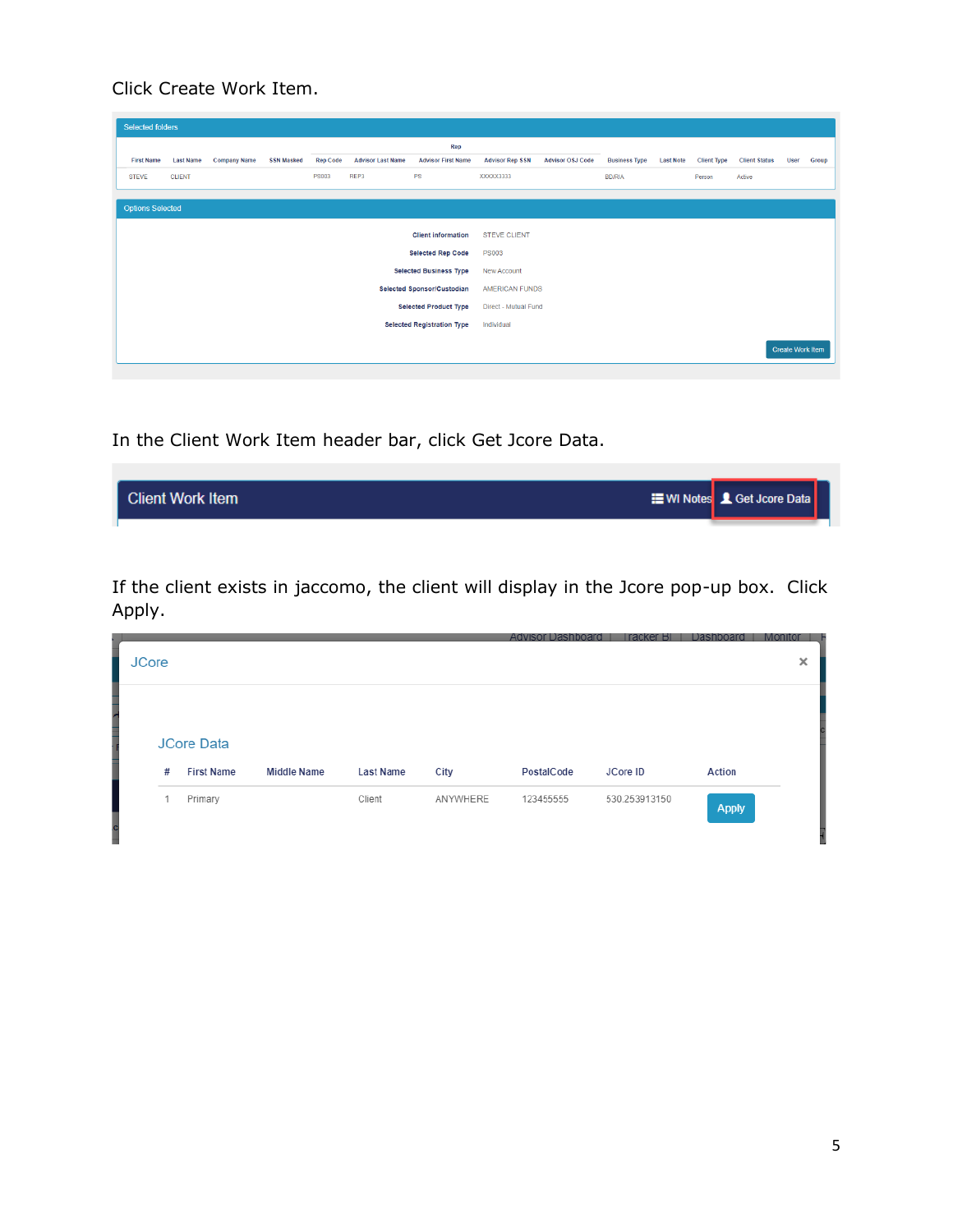On the Customer Account Form in Docupace, click on the first blue arrow and go to Client and select the client's name.

|                                |                                              |                    | Document #146894 - CUSTOMER ACCOUNT FORM                                                                                                                          |                                |                                              |                                |
|--------------------------------|----------------------------------------------|--------------------|-------------------------------------------------------------------------------------------------------------------------------------------------------------------|--------------------------------|----------------------------------------------|--------------------------------|
| П<br>÷                         |                                              | Page:              | of 3                                                                                                                                                              |                                |                                              | <b>Automatic</b>               |
|                                | PRIVATE<br>istered Investment Advisor        | CES                |                                                                                                                                                                   | <b>Customer Accou</b>          |                                              |                                |
|                                |                                              |                    | I have received and reviewed the PCS Best Interest Disclosure and Account Ty<br>and discussed my investment needs with my Investment Professional prior to select |                                |                                              |                                |
| Select One:                    |                                              | <b>New Account</b> | <b>Update Account</b>                                                                                                                                             |                                |                                              | s                              |
|                                |                                              |                    |                                                                                                                                                                   |                                |                                              | <b>Account Type (Select OI</b> |
| Individual<br>Joint TIC<br>TOD | Joint WROS (default)<br>Joint Community Prop | IR A               | Inherited IRA<br>Rollover IRA<br>Roth IRA<br>Roth Conversion IRA                                                                                                  | SEP IRA<br>403(b)              | SIMPLE IRA<br>401(k) / PSP<br>Individual (k) |                                |
|                                |                                              |                    |                                                                                                                                                                   |                                | <b>Account Registration</b>                  |                                |
|                                |                                              |                    | Name (Primary Owner / Trust Name / Entity Name)                                                                                                                   |                                |                                              |                                |
|                                |                                              |                    |                                                                                                                                                                   |                                |                                              | Name (Joi:                     |
| PRIMARY CLIENT<br>Client       |                                              |                    | APPLICATION FOR INDIVIDUAL OR JOINT ACCOUNTS                                                                                                                      | raint minute<br>Primary Client |                                              | Social Sec                     |
| <b>FORM CRS</b>                | CUSTOMER ACCOUNT FORM                        |                    | RECOMMENDATION DOCUMENTATION SUPPLEMENT                                                                                                                           |                                |                                              | Legal Stre                     |
| Reset<br>Clear                 |                                              |                    |                                                                                                                                                                   | Zip                            |                                              | City                           |
| Mailing Address (if different) |                                              |                    |                                                                                                                                                                   |                                |                                              |                                |
| Email Address                  |                                              |                    |                                                                                                                                                                   | Country of Citizenship         |                                              | Mailing A<br>Email Add         |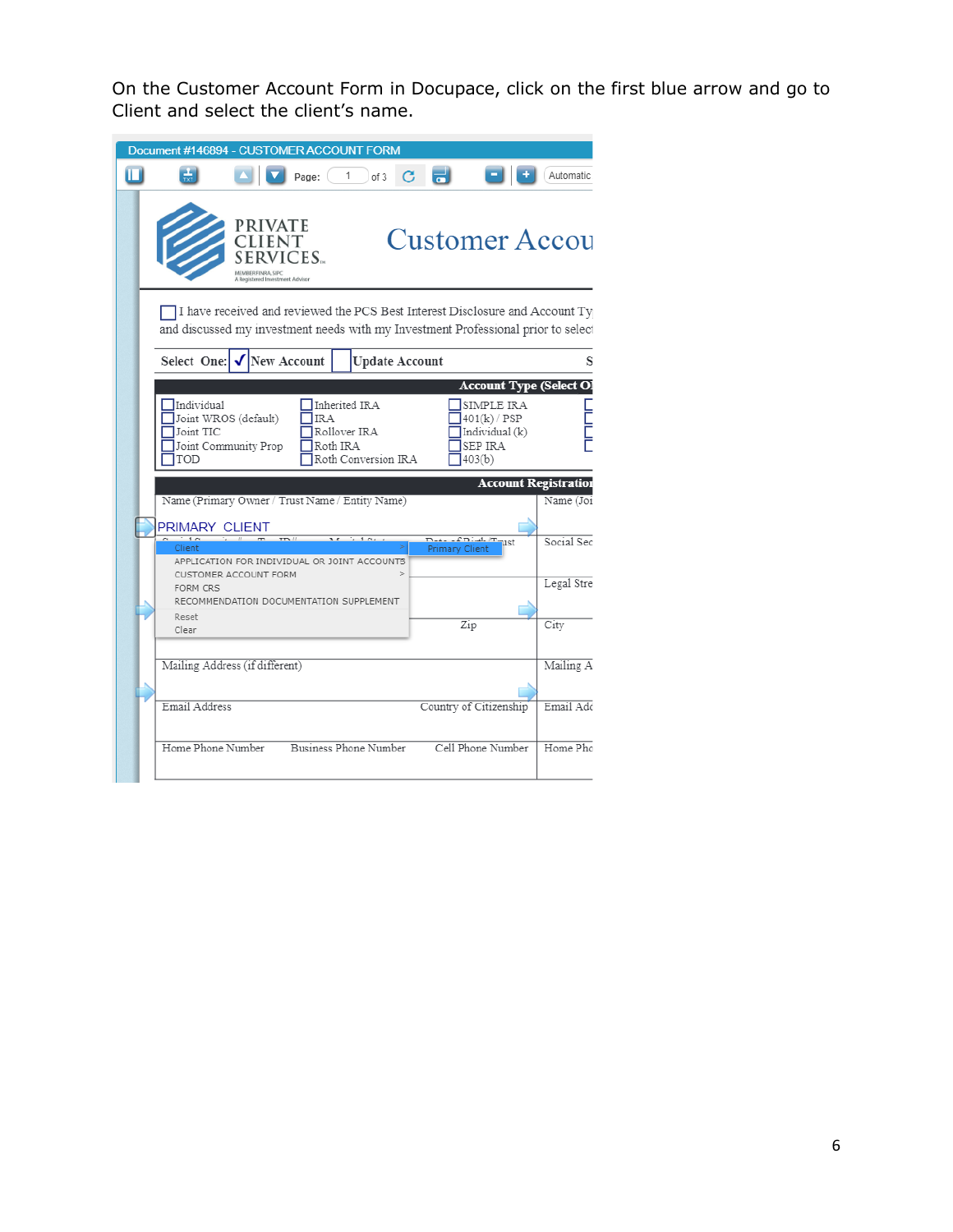The client data in jaccomo will populate the appropriate fields on the Customer Account Form.

|                | Document #146894 - CUSTOMER ACCOUNT FORM              |                                                        |        |                              |      |                                                                                                                                                |  |
|----------------|-------------------------------------------------------|--------------------------------------------------------|--------|------------------------------|------|------------------------------------------------------------------------------------------------------------------------------------------------|--|
| $\blacksquare$ |                                                       |                                                        | Page:  | 1<br>of 3                    | G    | ᆔ                                                                                                                                              |  |
|                |                                                       | PRIVATE<br><b>CLIENT</b><br>istered Investment Advisor | VICES. |                              |      | Customer A                                                                                                                                     |  |
|                |                                                       |                                                        |        |                              |      | I have received and reviewed the PCS Best Interest Disclosure and Ac<br>and discussed my investment needs with my Investment Professional prio |  |
|                | Select One:                                           | New Account                                            |        | <b>Update Account</b>        |      |                                                                                                                                                |  |
|                |                                                       |                                                        |        |                              |      | <b>Account Type (</b>                                                                                                                          |  |
|                | Joint TIC<br>Joint Community Prop                     |                                                        |        | Rollover IRA<br>Roth IRA     |      | Individual (k)<br>SEP IRA                                                                                                                      |  |
|                | TOD                                                   |                                                        |        | Roth Conversion IRA          |      | 403(b)<br><b>Account Re</b>                                                                                                                    |  |
|                | Name (Primary Owner / Trust Name / Entity Name)       |                                                        |        |                              |      |                                                                                                                                                |  |
|                | <b>Primary Client</b><br>Social Security # or Tax ID# |                                                        |        | Marital Status               |      | Date of Birth/Trust                                                                                                                            |  |
|                | 111111212                                             |                                                        |        | Married                      |      | 01/01/2021                                                                                                                                     |  |
|                | Legal Street Address (No P.O. Box)                    |                                                        |        |                              |      |                                                                                                                                                |  |
|                | 123 MAIN ST<br>City                                   |                                                        |        | State                        |      | Zip                                                                                                                                            |  |
|                | <b>ANYWHERE</b>                                       |                                                        |        | WA                           |      | 12345-5555                                                                                                                                     |  |
|                | Mailing Address (if different)                        |                                                        |        |                              |      |                                                                                                                                                |  |
|                | Email Address                                         |                                                        |        |                              |      | Country of Citizenship                                                                                                                         |  |
|                | client@email.com<br>Home Phone Number                 |                                                        |        | <b>Business Phone Number</b> | null | Cell Phone Number                                                                                                                              |  |

When finished filling any remaining fields on the Customer Account Form, click the

Save icon  $\boxed{\bullet}$  at the top of the fillable form.

|  | Document #146894 - CUSTOMER ACCOUNT FORM |                                                         |  |
|--|------------------------------------------|---------------------------------------------------------|--|
|  |                                          | <b>DE SOLO</b> Page: 1 of 3 C B B Adomatic Zoom 8 B B A |  |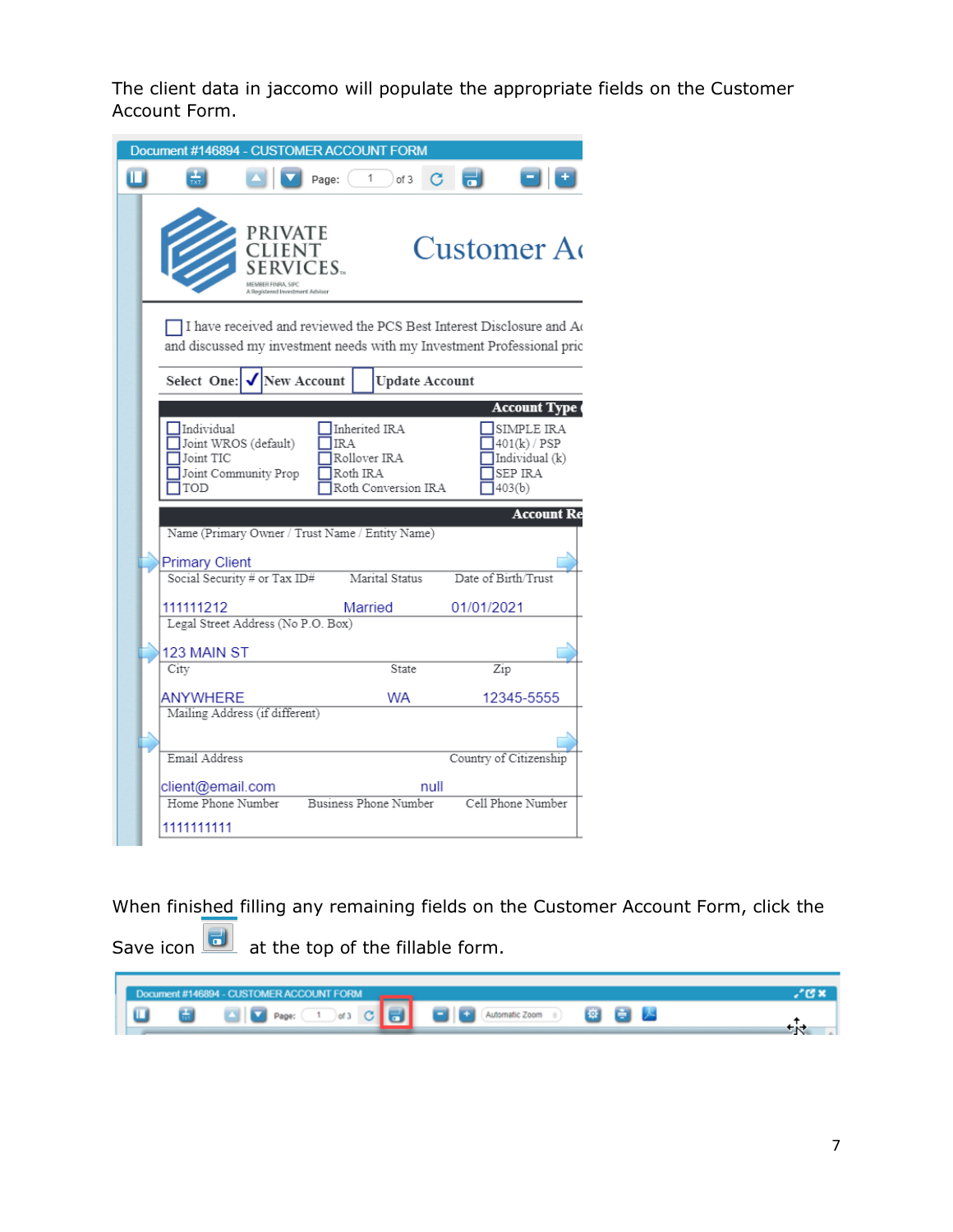Information from the Customer Account Form should carry over to other forms in the Work Item.

| <b>CAPITAL</b>   AMERICAN<br><b>GROUP® FUNDS®</b>                                                                                                                             |                            |    |                 |                                                   |           | Application for<br>Individual or Joint Accounts |
|-------------------------------------------------------------------------------------------------------------------------------------------------------------------------------|----------------------------|----|-----------------|---------------------------------------------------|-----------|-------------------------------------------------|
| <b>Account registration</b><br>Select only one type of account.                                                                                                               |                            |    |                 |                                                   |           |                                                 |
| Individual account*                                                                                                                                                           |                            |    |                 | Gift/Transfer to a minor (UGMA/UTMA) <sup>†</sup> |           |                                                 |
| Joint Tenants With Right of Survivorship (N/A in LA or PR)*                                                                                                                   |                            |    |                 | Conservatorship/Guardianship                      |           |                                                 |
| Tenants in Common                                                                                                                                                             |                            |    |                 |                                                   |           |                                                 |
| *If you wish to add a Transfer on Death (TOD) beneficiary to the account registration, complete Section 7.                                                                    |                            |    |                 |                                                   |           |                                                 |
|                                                                                                                                                                               |                            |    |                 |                                                   |           |                                                 |
| Account owner information<br>Important: This section must be completed and the application must be signed before an account can be established. Please type or print clearly. |                            |    |                 |                                                   |           |                                                 |
| 111111212                                                                                                                                                                     | 01/01/2021                 |    |                 |                                                   |           |                                                 |
| SSN or TIN                                                                                                                                                                    | Date of birth (mm/dd/vvvv) |    |                 | Country of citizenship                            |           |                                                 |
| Primary                                                                                                                                                                       |                            |    | Client          |                                                   |           |                                                 |
| First name of account owner or custodian, if applicable                                                                                                                       |                            | MI | Last            |                                                   |           |                                                 |
| 123 MAIN ST                                                                                                                                                                   |                            |    | <b>ANYWHERE</b> |                                                   | <b>WA</b> | 12345-5555                                      |
| Residence address (physical address required - no P.O. boxes)                                                                                                                 |                            |    | City            |                                                   | State     | ZIP                                             |
| 123 MAIN ST                                                                                                                                                                   |                            |    | <b>ANYWHERE</b> |                                                   | <b>WA</b> | 12345-555                                       |

If information is available and does not populate the form, click on the blue arrow next to the field, select Customer Account Form and the client name to insert the data.

| 111111212                                                                    | 01/01/2021                 |                 |                        |           |            |
|------------------------------------------------------------------------------|----------------------------|-----------------|------------------------|-----------|------------|
| SSN or TIN                                                                   | Date of birth (mm/dd/yyyy) |                 | Country of citizenship |           |            |
| Primary                                                                      |                            | Client          |                        |           |            |
| Client                                                                       | MI                         | Last            |                        |           |            |
| APPLICATION FOR INDIVIDUAL OR JOINT ACCOUNTS<br><b>CUSTOMER ACCOUNT FORM</b> | Primary Client             | <b>ANYWHERE</b> |                        | <b>WA</b> | 12345-5555 |
| FORM CRS                                                                     | oxes)                      | City            |                        | State     | <b>ZIP</b> |
| RECOMMENDATION DOCUMENTATION SUPPLEMENT                                      |                            |                 |                        |           |            |
| Reset                                                                        |                            | ANYWHERE        |                        | <b>WA</b> | 12345-555  |
| Clear                                                                        |                            | City            |                        | State     | 7IP        |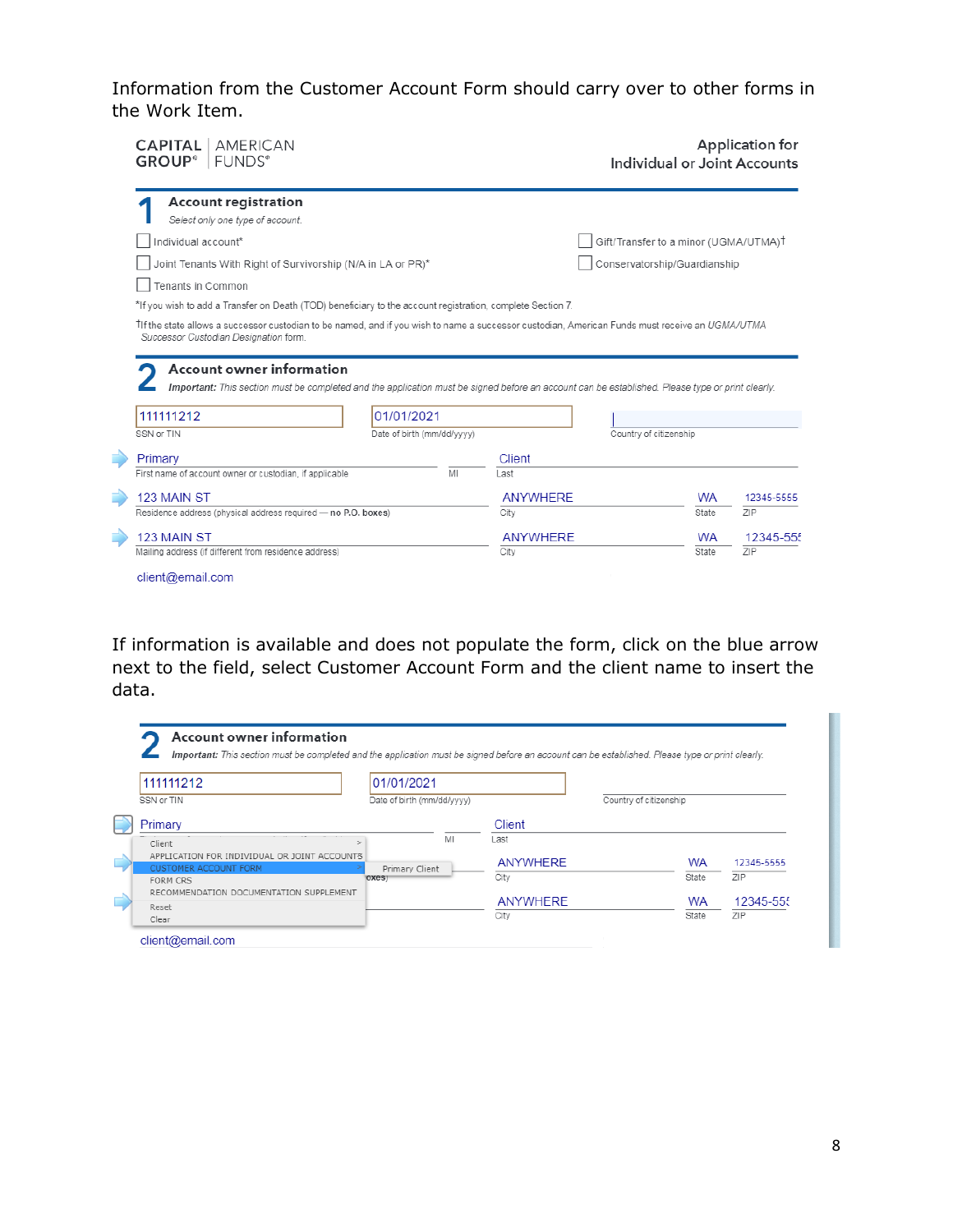Be sure to click save after completing each form.



After completing all forms in the Work Item, go through the appropriate signature process and submit the Work Item.

### **New Account for an Existing Client in Docupace**

|           | Advisor Dashboard   | Tracker BI        |          |         |                  | Dashboard   Monitor   Retrieve $\bullet$   Administration   $\bullet$ New $\bullet$ | - 3                     |
|-----------|---------------------|-------------------|----------|---------|------------------|-------------------------------------------------------------------------------------|-------------------------|
|           |                     |                   |          |         | $+$ Exp.         | A Starting Point<br><b>1</b> Upload File                                            | ↑ Get From<br>esh       |
|           | <b>Advisor Name</b> | <b>Advisor ID</b> | Account# | Creator | <b>Work Iten</b> | Create Work Item                                                                    | <b>Validation Messa</b> |
| <b>PM</b> | REP3                | <b>PS003</b>      |          | rarmock | 21143            | Client Folder<br>Client Subfolder                                                   |                         |
| <b>PM</b> | REP3                | <b>PS003</b>      |          | rarmock | 21142            | <b>Client Documents</b>                                                             |                         |
| <b>PM</b> | REP3                | <b>PS003</b>      |          | rarmock | 21141            | Advisor Office Folder                                                               |                         |
| <b>AM</b> | REP3                | <b>PS003</b>      |          | rarmock | 21140            | Advisor Office Documents                                                            |                         |
| : AM      | REP3                | <b>PS003</b>      |          | rarmock | 21138            | Unindexed Documents                                                                 |                         |
| i AM      | REP3                | <b>PS003</b>      |          | rarmock | 21137            | Forms                                                                               | Documents added         |
| I AM      | REP3                | <b>PS003</b>      |          | rarmock | 21136            | Labels                                                                              |                         |

Click on New > Starting Point.

### Select the rep code.

| Default         | $\checkmark$ | Click on a record below to select: |      |            |                  |                  |                   |                |                 | Show<br>15       | entries<br>$\checkmark$ |
|-----------------|--------------|------------------------------------|------|------------|------------------|------------------|-------------------|----------------|-----------------|------------------|-------------------------|
| Clear           | C Refresh    |                                    |      |            |                  |                  |                   | <b>Advisor</b> |                 |                  |                         |
| <b>Rep Code</b> | $is -$       | <b>Rep Code</b>                    | NFS# | Pershing # | <b>Split Rep</b> | <b>Last Name</b> | <b>First Name</b> | <b>Rep SSN</b> | <b>OSJ Code</b> | <b>Rep Group</b> |                         |
| ps003           |              | <b>PS003</b>                       |      |            |                  | REP3             | PS                | XXXXX3333      |                 |                  |                         |
| NFS#            |              |                                    |      |            |                  |                  |                   |                |                 |                  |                         |
| NFS#            |              |                                    |      |            |                  |                  |                   |                |                 |                  |                         |
| Pershing #      |              |                                    |      |            |                  |                  |                   |                |                 |                  |                         |
| Pershing #      |              |                                    |      |            |                  |                  |                   |                |                 |                  |                         |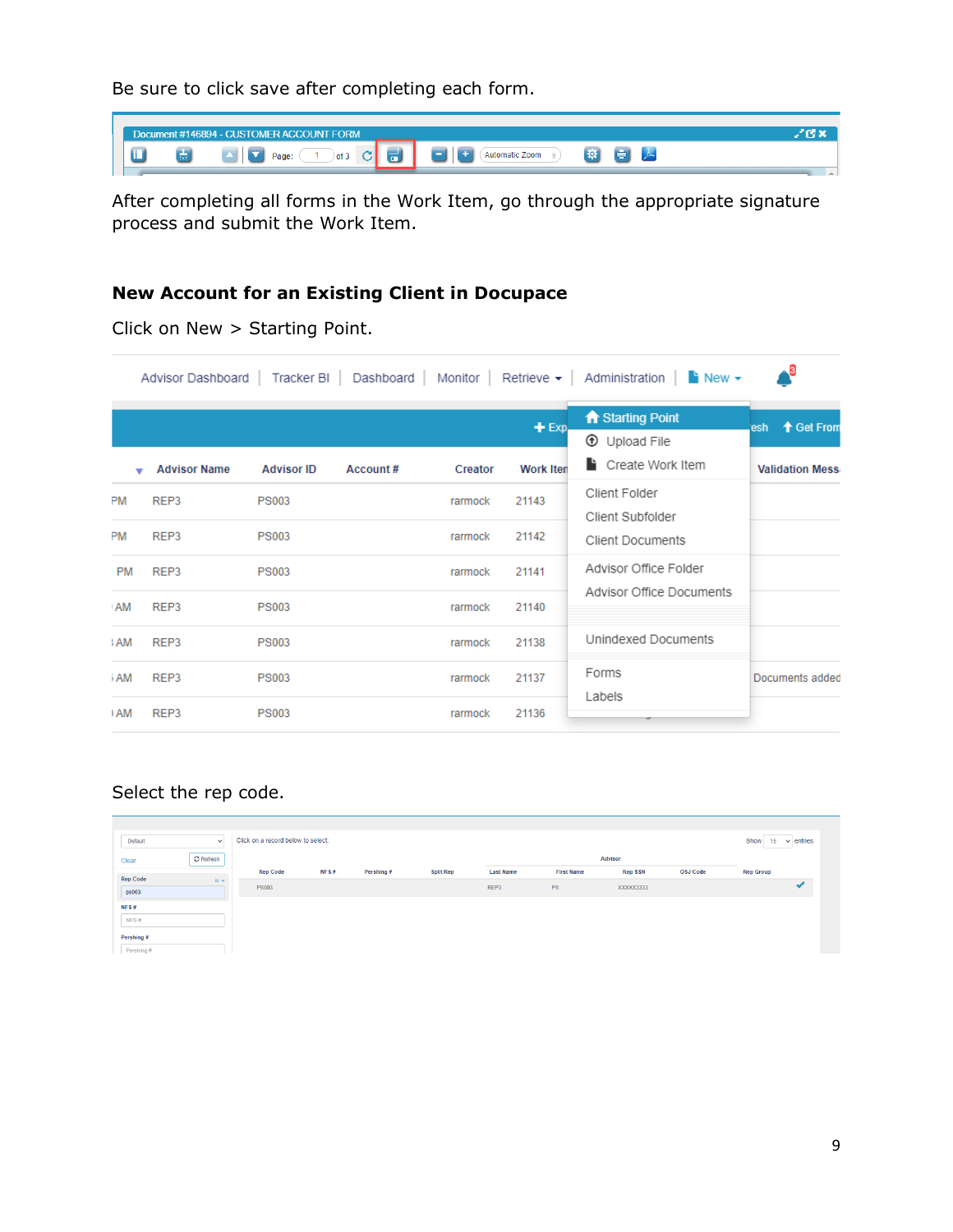Select the New Account tile.



### Select the Existing Client tile.



## Search for and select the existing client.

| Default                 | $\checkmark$       | Click on a record below to select: |                  |                        |                             |              |                             |                                     |                                  |                            |                                |                     |                    |                                | Show         | 15<br>entries<br>$\checkmark$ |
|-------------------------|--------------------|------------------------------------|------------------|------------------------|-----------------------------|--------------|-----------------------------|-------------------------------------|----------------------------------|----------------------------|--------------------------------|---------------------|--------------------|--------------------------------|--------------|-------------------------------|
| Clear                   | <b>C</b> Refresh   |                                    |                  |                        |                             |              |                             | Rep                                 |                                  |                            |                                |                     |                    |                                |              |                               |
| <b>Full Name Search</b> |                    | First<br>Name                      | <b>Last Name</b> | Company<br>Name        | <b>SSN</b><br><b>Masked</b> | Rep<br>Code  | <b>Advisor Last</b><br>Name | <b>Advisor First</b><br><b>Name</b> | <b>Advisor Rep</b><br><b>SSN</b> | <b>Advisor OSJ</b><br>Code | <b>Business</b><br><b>Type</b> | Last<br><b>Note</b> | <b>Client Type</b> | <b>Client</b><br><b>Status</b> | <b>User</b>  | Group                         |
| Full Name Search        |                    | <b>IMA</b>                         | <b>CLIENT</b>    | <b>IMA CLIENT</b>      | XXXXX6985                   | BD123 REP    |                             | <b>BD</b>                           | XXXXX3333                        | B <sub>D</sub> 1           | <b>BD/RIA</b>                  |                     | Person             | Active                         | <b>thill</b> |                               |
| <b>TIN/SSN</b>          |                    |                                    |                  |                        |                             | <b>PS123</b> | <b>REP</b>                  | PS                                  | XXXXX4444                        | PS <sub>1</sub>            |                                |                     |                    |                                |              |                               |
| <b>TIN/SSN</b>          |                    | <b>JOE</b>                         | <b>CLIENT</b>    |                        | XXXXX6789                   | BD123 REP    |                             | <b>BD</b>                           | XXXXX3333                        | B <sub>D</sub> 1           | <b>BD/RIA</b>                  |                     | Person             | Active                         | bd.rep       |                               |
|                         |                    |                                    |                  |                        |                             | <b>PS123</b> | <b>REP</b>                  | <b>PS</b>                           | XXXXX4444                        | PS <sub>1</sub>            |                                |                     |                    |                                |              |                               |
| <b>Last Name</b>        | begins with $\sim$ | LARRY                              | <b>CLIENT</b>    | LARRY<br><b>CLIENT</b> | <b>XXXXX</b>                | <b>PS123</b> | <b>REP</b>                  | <b>PS</b>                           | XXXXX4444                        | PS <sub>1</sub>            | <b>BD/RIA</b>                  |                     | Prospect           | Active                         | rarmock      |                               |
| client                  |                    | <b>PRIMARY</b>                     | <b>CLIENT</b>    |                        | XXXXX1212 PS003             |              | REP3                        | <b>PS</b>                           | XXXXX3333                        |                            | <b>BD/RIA</b>                  |                     | Person             | Active                         | rarmock      |                               |

## Select the appropriate Sponsor tile.

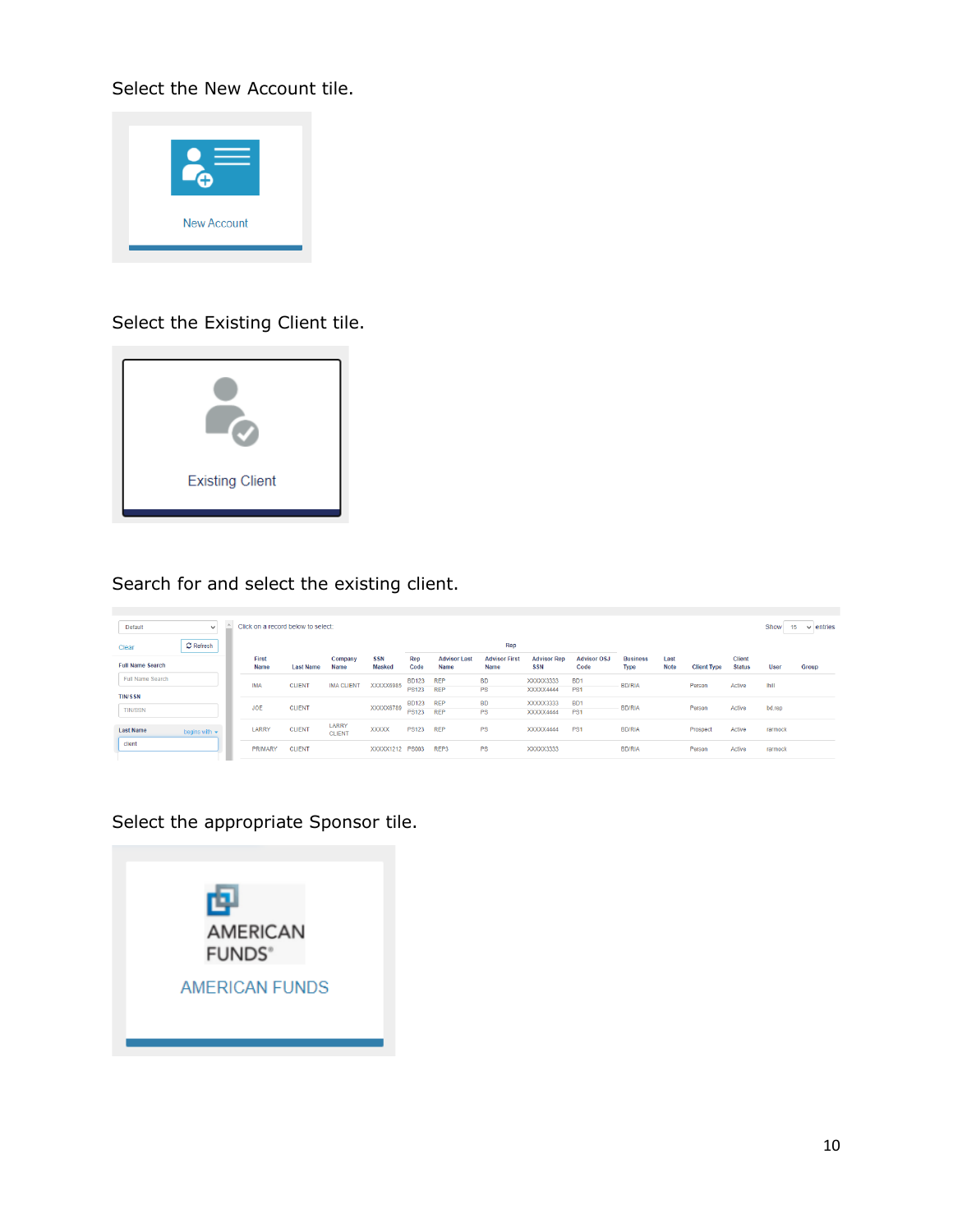Select the State or click No State Required.

| <b>State</b>      | $\rightarrow$ |
|-------------------|---------------|
|                   |               |
| No State Required |               |

# Select the Product Type.

| <b>Product Type</b>         |   |
|-----------------------------|---|
|                             | Ω |
| Annuity - Fixed             |   |
| Annuity - Variable          |   |
| Brokerage - Advisory        |   |
| Brokerage - Retail          |   |
| Direct - Advisory           |   |
| Direct - AltInvest          |   |
| <b>Direct - Mutual Fund</b> |   |
| Insurance - Fixed           |   |
| ٠<br>$\cdots$<br>.          |   |

# Select the Registration Type.

| <b>Registration Type</b>             |   | $\overline{\phantom{a}}$ |
|--------------------------------------|---|--------------------------|
| ind                                  | Q |                          |
| Individual 401(k) - Omnibus          |   |                          |
| Individual 401(k) - Participant      |   |                          |
| Individual 401(k) - Roth Omnibus     |   |                          |
| Individual 401(k) - Roth Participant |   |                          |
| <b>Individual</b>                    |   |                          |
| Roth IRA - Inherited Individual      |   |                          |
| Simple IRA - Inherited Individual    |   |                          |
| Transfer on Death - Individual       |   |                          |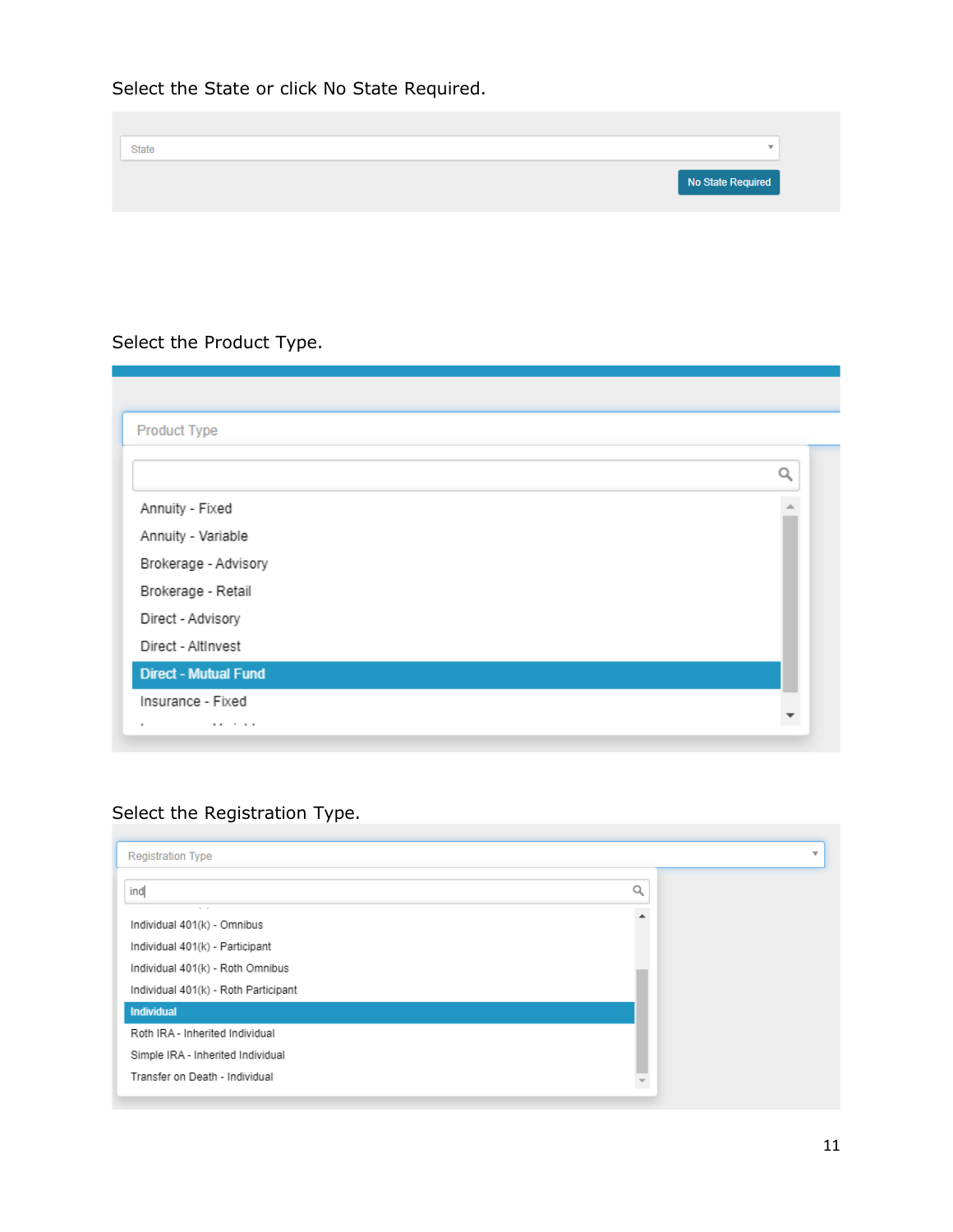Click Create Work Item.

| <b>Selected folders</b> |                  |                     |                   |                 |                          |                                   |                        |                         |                      |                  |                    |                      |                         |       |
|-------------------------|------------------|---------------------|-------------------|-----------------|--------------------------|-----------------------------------|------------------------|-------------------------|----------------------|------------------|--------------------|----------------------|-------------------------|-------|
|                         |                  |                     |                   |                 |                          | Rep                               |                        |                         |                      |                  |                    |                      |                         |       |
| <b>First Name</b>       | <b>Last Name</b> | <b>Company Name</b> | <b>SSN Masked</b> | <b>Rep Code</b> | <b>Advisor Last Name</b> | <b>Advisor First Name</b>         | <b>Advisor Rep SSN</b> | <b>Advisor OSJ Code</b> | <b>Business Type</b> | <b>Last Note</b> | <b>Client Type</b> | <b>Client Status</b> | User                    | Group |
| <b>STEVE</b>            | <b>CLIENT</b>    |                     |                   | <b>PS003</b>    | REP3                     | PS                                | XXXXX3333              |                         | <b>BD/RIA</b>        |                  | Person             | Active               |                         |       |
|                         |                  |                     |                   |                 |                          |                                   |                        |                         |                      |                  |                    |                      |                         |       |
| <b>Options Selected</b> |                  |                     |                   |                 |                          |                                   |                        |                         |                      |                  |                    |                      |                         |       |
|                         |                  |                     |                   |                 |                          | <b>Client information</b>         | <b>STEVE CLIENT</b>    |                         |                      |                  |                    |                      |                         |       |
|                         |                  |                     |                   |                 |                          | <b>Selected Rep Code</b>          | <b>PS003</b>           |                         |                      |                  |                    |                      |                         |       |
|                         |                  |                     |                   |                 |                          | <b>Selected Business Type</b>     | <b>New Account</b>     |                         |                      |                  |                    |                      |                         |       |
|                         |                  |                     |                   |                 |                          | Selected Sponsor/Custodian        | AMERICAN FUNDS         |                         |                      |                  |                    |                      |                         |       |
|                         |                  |                     |                   |                 |                          | <b>Selected Product Type</b>      | Direct - Mutual Fund   |                         |                      |                  |                    |                      |                         |       |
|                         |                  |                     |                   |                 |                          | <b>Selected Registration Type</b> | Individual             |                         |                      |                  |                    |                      |                         |       |
|                         |                  |                     |                   |                 |                          |                                   |                        |                         |                      |                  |                    |                      | <b>Create Work Item</b> |       |

In the Client Work Item header bar, click Get Jcore Data.



If the client exists in jaccomo, the client will display in the Jcore pop-up box. Click Apply.

| <b>JCore</b> |                                        |                    |                  |          |            |               |              | $\times$ |
|--------------|----------------------------------------|--------------------|------------------|----------|------------|---------------|--------------|----------|
| #            | <b>JCore Data</b><br><b>First Name</b> | <b>Middle Name</b> | <b>Last Name</b> | City     | PostalCode | JCore ID      | Action       |          |
|              | Primary                                |                    | Client           | ANYWHERE | 123455555  | 530.253913150 | <b>Apply</b> |          |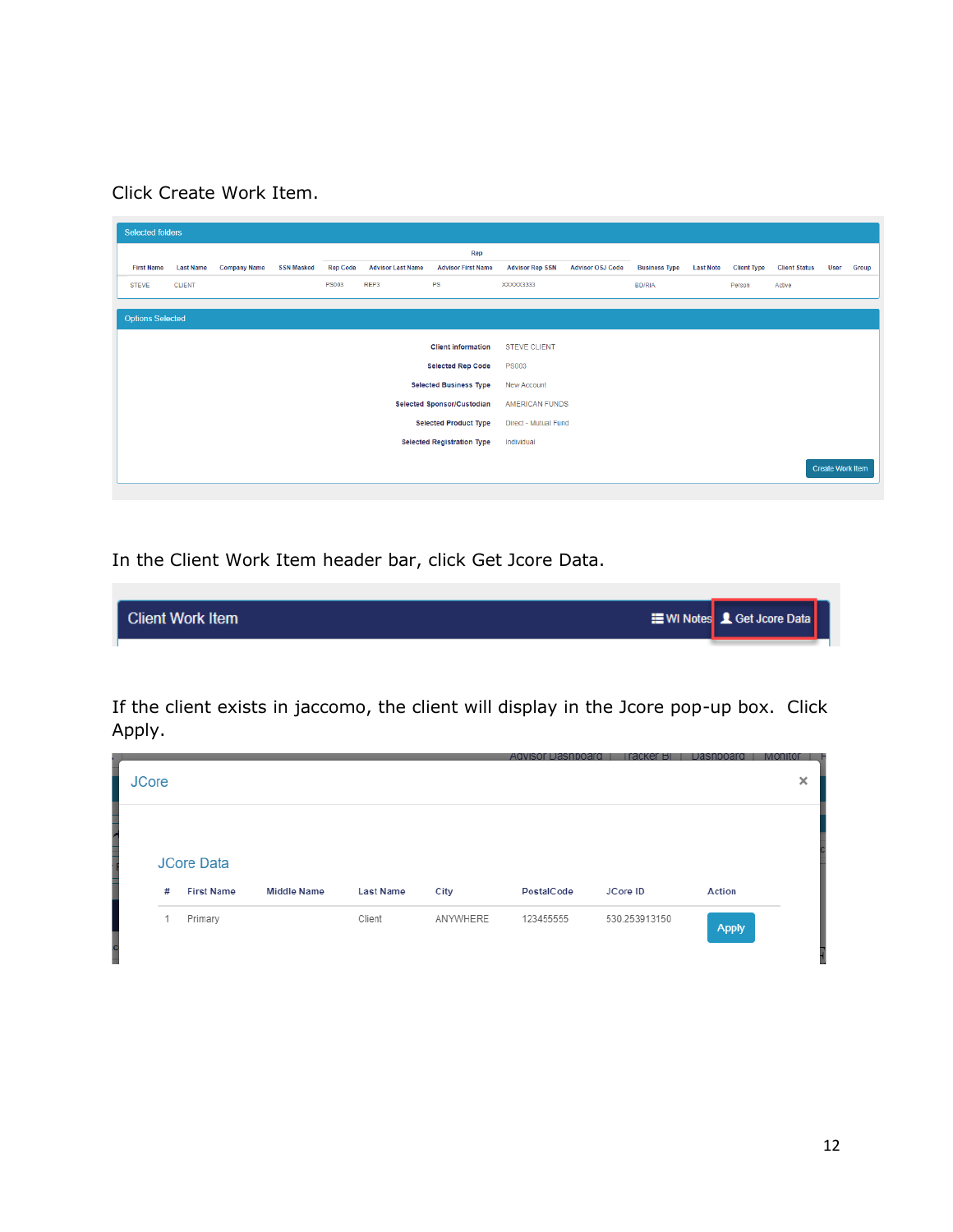On the Customer Account Form in Docupace, click on the first blue arrow and go to Client and select the client's name.

|                                |                                              |                    | Document #146894 - CUSTOMER ACCOUNT FORM                                                                                                                          |                                |                                              |                                |
|--------------------------------|----------------------------------------------|--------------------|-------------------------------------------------------------------------------------------------------------------------------------------------------------------|--------------------------------|----------------------------------------------|--------------------------------|
| П<br>÷                         |                                              | Page:              | of 3                                                                                                                                                              |                                |                                              | <b>Automatic</b>               |
|                                | PRIVATE<br>istered Investment Advisor        | CES                |                                                                                                                                                                   | <b>Customer Accou</b>          |                                              |                                |
|                                |                                              |                    | I have received and reviewed the PCS Best Interest Disclosure and Account Ty<br>and discussed my investment needs with my Investment Professional prior to select |                                |                                              |                                |
| Select One:                    |                                              | <b>New Account</b> | <b>Update Account</b>                                                                                                                                             |                                |                                              | s                              |
|                                |                                              |                    |                                                                                                                                                                   |                                |                                              | <b>Account Type (Select OI</b> |
| Individual<br>Joint TIC<br>TOD | Joint WROS (default)<br>Joint Community Prop | IR A               | Inherited IRA<br>Rollover IRA<br>Roth IRA<br>Roth Conversion IRA                                                                                                  | SEP IRA<br>403(b)              | SIMPLE IRA<br>401(k) / PSP<br>Individual (k) |                                |
|                                |                                              |                    |                                                                                                                                                                   |                                | <b>Account Registration</b>                  |                                |
|                                |                                              |                    | Name (Primary Owner / Trust Name / Entity Name)                                                                                                                   |                                |                                              |                                |
|                                |                                              |                    |                                                                                                                                                                   |                                |                                              | Name (Joi:                     |
| PRIMARY CLIENT<br>Client       |                                              |                    | APPLICATION FOR INDIVIDUAL OR JOINT ACCOUNTS                                                                                                                      | raint minute<br>Primary Client |                                              | Social Sec                     |
| <b>FORM CRS</b>                | CUSTOMER ACCOUNT FORM                        |                    | RECOMMENDATION DOCUMENTATION SUPPLEMENT                                                                                                                           |                                |                                              | Legal Stre                     |
| Reset<br>Clear                 |                                              |                    |                                                                                                                                                                   | Zip                            |                                              | City                           |
| Mailing Address (if different) |                                              |                    |                                                                                                                                                                   |                                |                                              |                                |
| Email Address                  |                                              |                    |                                                                                                                                                                   | Country of Citizenship         |                                              | Mailing A<br>Email Add         |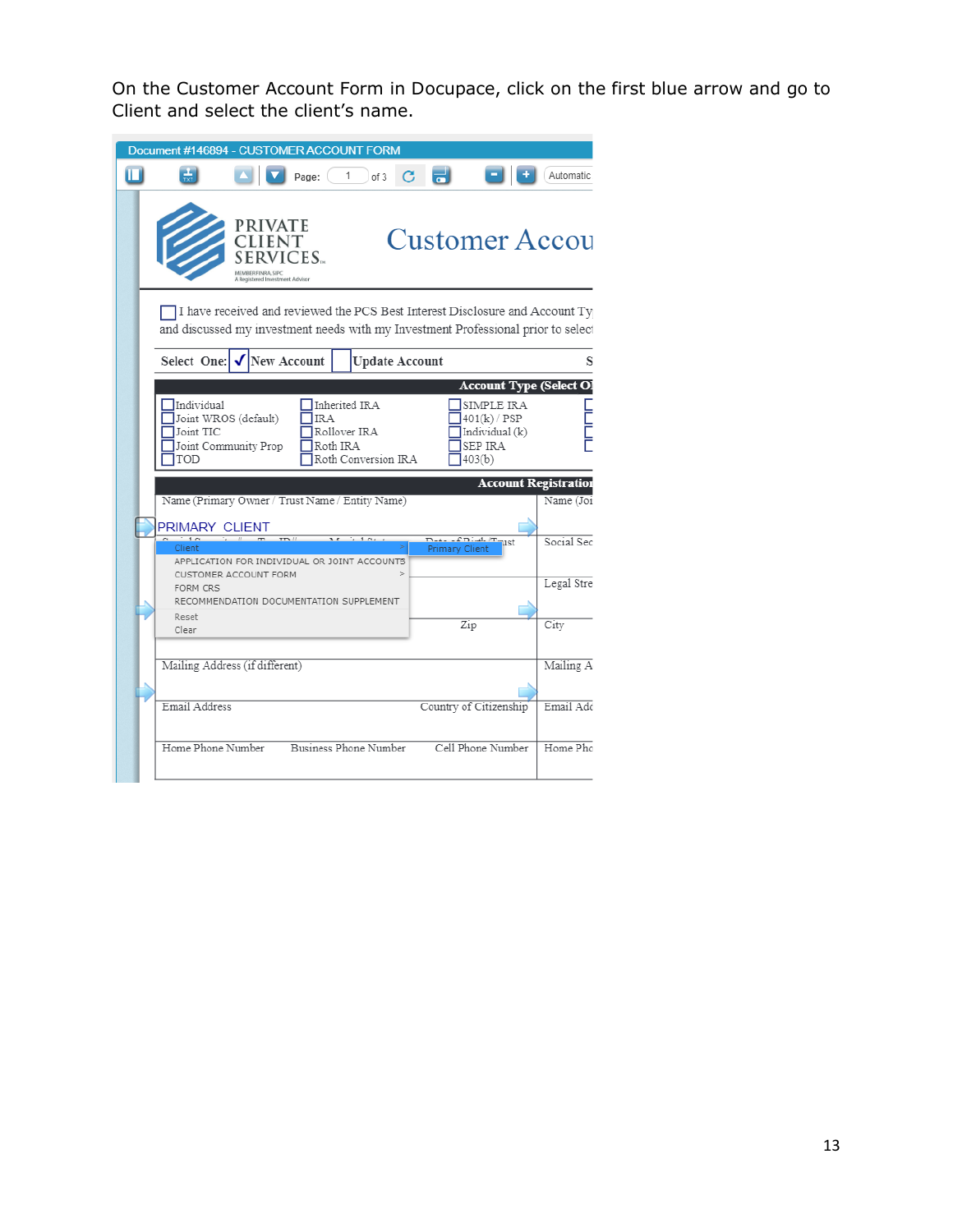The client data in jaccomo will populate the appropriate fields on the Customer Account Form.

|                | Document #146894 - CUSTOMER ACCOUNT FORM              |                                                        |        |                              |      |                                                                                                                                                |  |
|----------------|-------------------------------------------------------|--------------------------------------------------------|--------|------------------------------|------|------------------------------------------------------------------------------------------------------------------------------------------------|--|
| $\blacksquare$ |                                                       |                                                        | Page:  | 1<br>of 3                    | G    | ٣                                                                                                                                              |  |
|                |                                                       | PRIVATE<br><b>CLIENT</b><br>istered Investment Advisor | VICES. |                              |      | Customer A                                                                                                                                     |  |
|                |                                                       |                                                        |        |                              |      | I have received and reviewed the PCS Best Interest Disclosure and Ac<br>and discussed my investment needs with my Investment Professional prio |  |
|                | Select One:                                           | New Account                                            |        | <b>Update Account</b>        |      |                                                                                                                                                |  |
|                |                                                       |                                                        |        |                              |      | <b>Account Type (</b>                                                                                                                          |  |
|                | Joint TIC<br>Joint Community Prop                     |                                                        |        | Rollover IRA<br>Roth IRA     |      | Individual (k)<br>SEP IRA                                                                                                                      |  |
|                | TOD                                                   |                                                        |        | Roth Conversion IRA          |      | 403(b)<br><b>Account Re</b>                                                                                                                    |  |
|                | Name (Primary Owner / Trust Name / Entity Name)       |                                                        |        |                              |      |                                                                                                                                                |  |
|                | <b>Primary Client</b><br>Social Security # or Tax ID# |                                                        |        | Marital Status               |      | Date of Birth/Trust                                                                                                                            |  |
|                | 111111212                                             |                                                        |        | Married                      |      | 01/01/2021                                                                                                                                     |  |
|                | Legal Street Address (No P.O. Box)                    |                                                        |        |                              |      |                                                                                                                                                |  |
|                | 123 MAIN ST<br>City                                   |                                                        |        | State                        |      | Zip                                                                                                                                            |  |
|                | <b>ANYWHERE</b>                                       |                                                        |        | WA                           |      | 12345-5555                                                                                                                                     |  |
|                | Mailing Address (if different)                        |                                                        |        |                              |      |                                                                                                                                                |  |
|                | Email Address                                         |                                                        |        |                              |      | Country of Citizenship                                                                                                                         |  |
|                | client@email.com<br>Home Phone Number                 |                                                        |        | <b>Business Phone Number</b> | null | Cell Phone Number                                                                                                                              |  |

When finished filling any remaining fields on the Customer Account Form, click the

Save icon  $\boxed{\bullet}$  at the top of the fillable form.

|  | Document #146894 - CUSTOMER ACCOUNT FORM                                  |                                                                                                                                                                                       |
|--|---------------------------------------------------------------------------|---------------------------------------------------------------------------------------------------------------------------------------------------------------------------------------|
|  | $\circ$ of 3 $\circ$ $\circ$ $\circ$ $\circ$ $\circ$<br>Page:<br><b>M</b> | $\left  \alpha \right $ $\left  \alpha \right $<br>$\begin{array}{ c c c c c }\n\hline\n\hline\n\end{array}$ + $\begin{array}{ c c c }\n\hline\n\end{array}$ Automatic Zoom $\otimes$ |
|  |                                                                           |                                                                                                                                                                                       |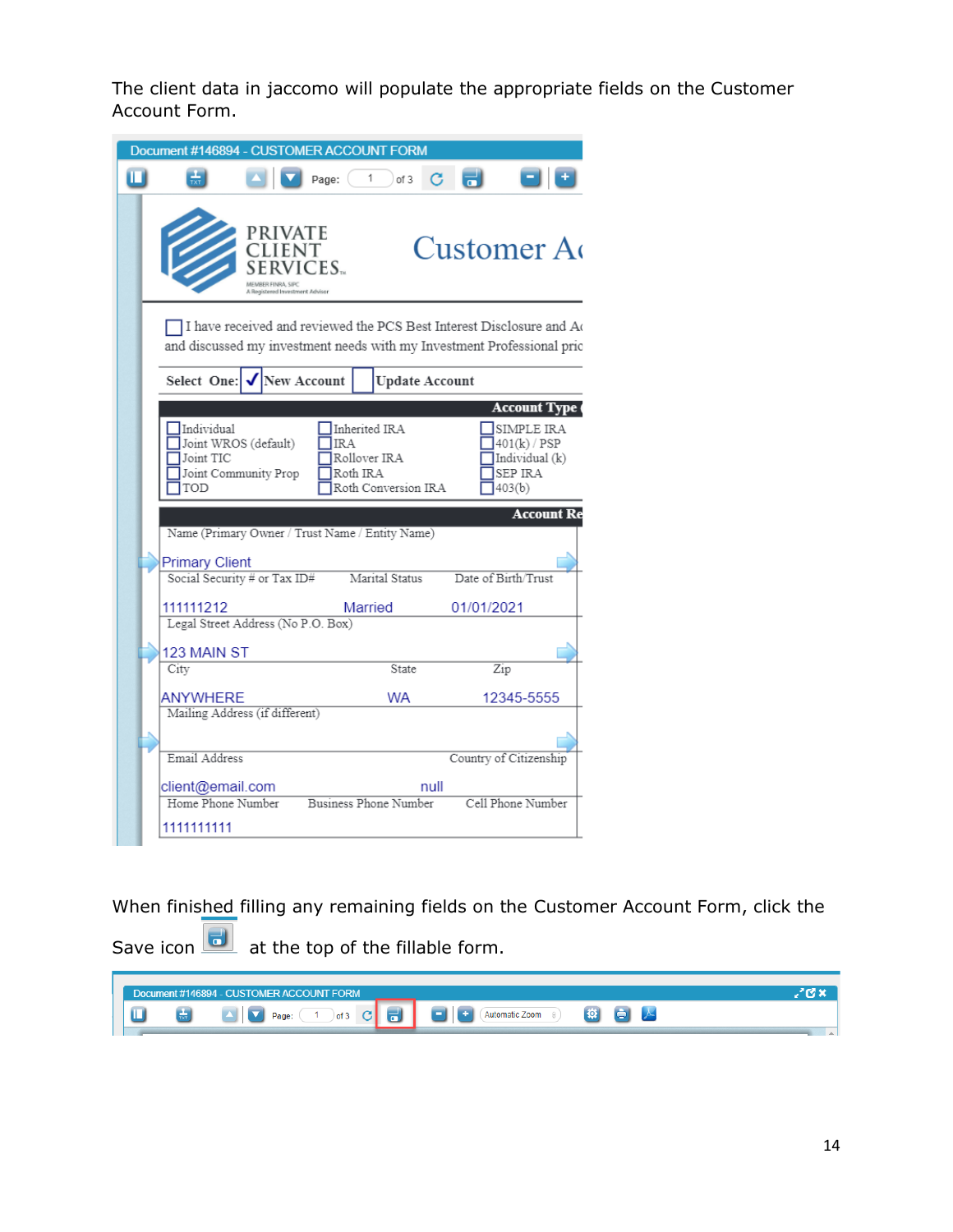Information from the Customer Account Form should carry over to other forms in the Work Item.

| <b>CAPITAL</b>   AMERICAN<br><b>GROUP</b> <sup>°</sup> FUNDS <sup>°</sup>                                                                                                                                                           |                              | Application for<br>Individual or Joint Accounts |                 |                                                   |           |            |
|-------------------------------------------------------------------------------------------------------------------------------------------------------------------------------------------------------------------------------------|------------------------------|-------------------------------------------------|-----------------|---------------------------------------------------|-----------|------------|
| <b>Account registration</b><br>Select only one type of account.                                                                                                                                                                     |                              |                                                 |                 |                                                   |           |            |
| Individual account*                                                                                                                                                                                                                 |                              |                                                 |                 | Gift/Transfer to a minor (UGMA/UTMA) <sup>†</sup> |           |            |
| Joint Tenants With Right of Survivorship (N/A in LA or PR)*                                                                                                                                                                         | Conservatorship/Guardianship |                                                 |                 |                                                   |           |            |
| Tenants in Common                                                                                                                                                                                                                   |                              |                                                 |                 |                                                   |           |            |
| *If you wish to add a Transfer on Death (TOD) beneficiary to the account registration, complete Section 7.                                                                                                                          |                              |                                                 |                 |                                                   |           |            |
| Successor Custodian Designation form.<br>Account owner information<br>Important: This section must be completed and the application must be signed before an account can be established. Please type or print clearly.<br>111111212 | 01/01/2021                   |                                                 |                 |                                                   |           |            |
| SSN or TIN                                                                                                                                                                                                                          | Date of birth (mm/dd/yyyy)   |                                                 |                 | Country of citizenship                            |           |            |
| Primary<br>First name of account owner or custodian, if applicable                                                                                                                                                                  |                              | MI                                              | Client<br>Last  |                                                   |           |            |
| 123 MAIN ST                                                                                                                                                                                                                         |                              |                                                 | <b>ANYWHERE</b> |                                                   | <b>WA</b> | 12345-5555 |
| Residence address (physical address required - no P.O. boxes)                                                                                                                                                                       |                              |                                                 | City            |                                                   | State     | ZIP        |
| 123 MAIN ST                                                                                                                                                                                                                         |                              |                                                 | <b>ANYWHERE</b> |                                                   | <b>WA</b> | 12345-555  |
| Mailing address (if different from residence address)                                                                                                                                                                               |                              |                                                 | City            | State                                             | 7IP       |            |
| client@email.com                                                                                                                                                                                                                    |                              |                                                 |                 |                                                   |           |            |

If information is available and does not populate the form, click on the blue arrow next to the field, select Customer Account Form and the client name to insert the data.

| 111111212                                                                    | 01/01/2021                 |                 |                        |           |                  |
|------------------------------------------------------------------------------|----------------------------|-----------------|------------------------|-----------|------------------|
| SSN or TIN                                                                   | Date of birth (mm/dd/yyyy) |                 | Country of citizenship |           |                  |
| Primary                                                                      |                            | Client          |                        |           |                  |
| Client                                                                       | MI                         | Last            |                        |           |                  |
| APPLICATION FOR INDIVIDUAL OR JOINT ACCOUNTS<br><b>CUSTOMER ACCOUNT FORM</b> | Primary Client             | <b>ANYWHERE</b> |                        | <b>WA</b> | 12345-5555       |
| FORM CRS                                                                     | oxes)                      | City            |                        | State     | <b>ZIP</b>       |
| RECOMMENDATION DOCUMENTATION SUPPLEMENT                                      |                            |                 |                        |           |                  |
|                                                                              |                            | ANYWHERE        |                        | <b>WA</b> |                  |
| Reset<br>Clear                                                               |                            | City            |                        | State     | 12345-555<br>7IP |